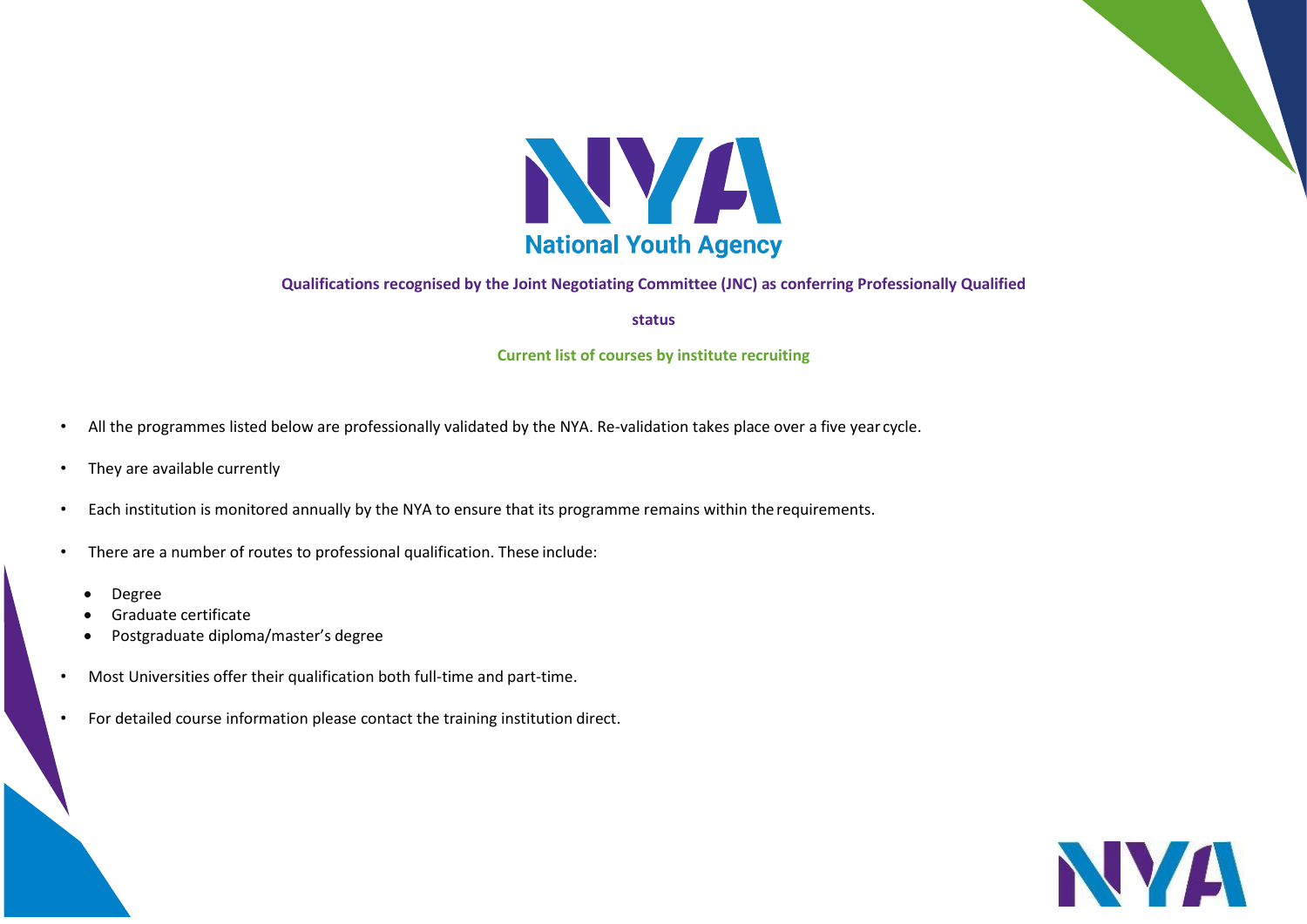From 2010 Honours Degree level will be the minimum requirement for conferring professional status for Youth Work in England. In this regard, completion of a DipHE or FD programme for students matriculating after April 2010 for courses that begin in September 2010 will not confer professional status. The currently running to completion foundation and diplomas are still listed but not recruiting.

The professional validation of courses in Northern Ireland and the Irish Republic, is undertaken by the Youth Council for Northern Ireland. <https://youthcouncilni.org/>

The JNC recognition of courses in Wales is coordinated by the ETS Wales Advisory Committee at the Welsh Assembly Government. For further information, contact Liz Rose, Youth Work Strategy Branch, Welsh Assembly Government. 01443 663 814. E-mail[: ywsmailbox@wales.gsi.gov.uk](mailto:ywsmailbox@wales.gsi.gov.uk)

The qualifications obtained by graduates of professionally validated programmes in Northern Ireland, the Republic of Ireland and Wales are all recognised by the JNC, and entitle the graduates to work in England. In Scotland, the minimum qualification for professionally qualified status is a degree. Programmes of study leading to professional status are validated by CLD Standards Council for Scotland,

[www.cldstandardscouncil.org.uk. T](http://www.cldstandardscouncil.org.uk/)raditionally these Scottish qualifications have entitled the graduate to professionally qualified status at the discretion of the individual employer.

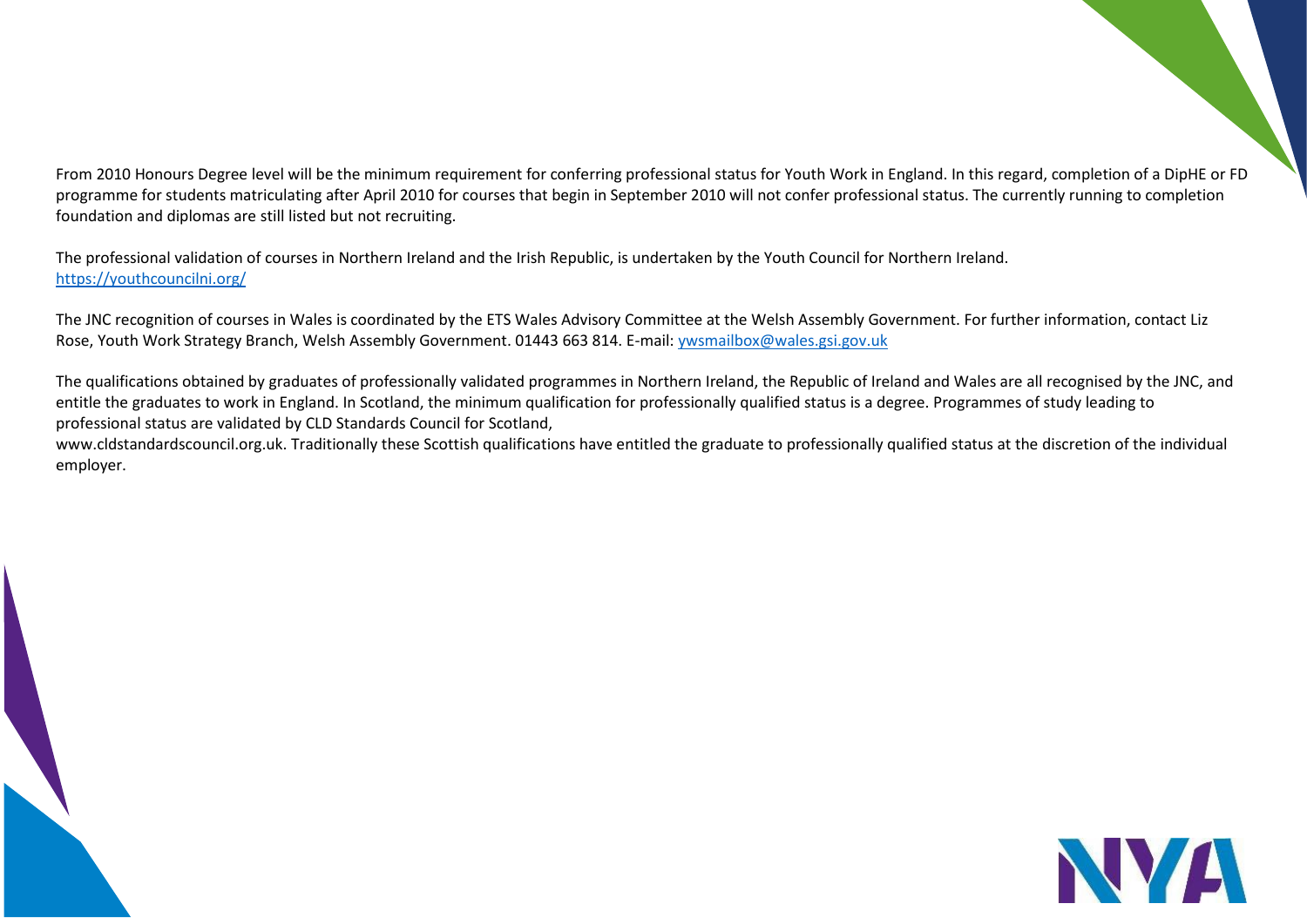| University /<br><b>College Name</b> | <b>Address</b>                                                                                                                                                                                                             | <b>Programme Title</b>                                                                     | <b>Validated</b><br><b>From</b> | <b>Validated</b><br>To | <b>Region</b>            | <b>Contact</b><br><b>Admissions</b><br>- Phone | <b>Contact E-mail (Admissions)</b> | <b>Programme</b><br>Lead     | <b>Contact E-Mail (Programme Lead)</b> | Website                   |
|-------------------------------------|----------------------------------------------------------------------------------------------------------------------------------------------------------------------------------------------------------------------------|--------------------------------------------------------------------------------------------|---------------------------------|------------------------|--------------------------|------------------------------------------------|------------------------------------|------------------------------|----------------------------------------|---------------------------|
| Bedfordshire,<br>University Of      | Park Square, Luton,<br>Bedfordshire, LU1 3JU                                                                                                                                                                               | BA (Hons) in Youth<br>and Community<br>Work                                                | 01/04/18                        | 30/03/23               | London                   | 01582<br>743843                                | elizabeth.grant@beds.ac.uk         | Liz Grant                    | elizabeth.grant@beds.ac.uk             | www.beds.ac.uk            |
| Bishop<br>Grosseteste<br>University | Longdales Road, Lincoln,<br>LN1 3DY                                                                                                                                                                                        | BA (Hons)<br><b>Professional Studies</b><br>Childhood and Youth<br>(Youth Work<br>Pathway) | 01/09/17                        | 31/08/22               | Eastern                  | 01522<br>583914                                | Rachael.Fell@bishopg.ac.uk         | Rachael<br>Fell-<br>Chambers | Rachael.Fell@bishopg.ac.uk             | http://www.bishopg.ac.uk  |
| Bolton,<br>University Of            | Deane Road, Bolton, BL3<br>5AB                                                                                                                                                                                             | BA (Hons)<br>Community<br>Development and<br>Youth Work                                    | 31/08/17                        | 01/09/22               | North<br>West            | 01204<br>903604                                | B.Cook@bolton.ac.uk                | <b>Bren Cook</b>             | B.Cook@bolton.ac.uk                    | www.bolton.ac.uk          |
| <b>Bradford</b><br>College          | <b>SMcMillan Division of</b><br><b>Education and</b><br>Community, School of<br>Social Care &<br><b>Community Practice.</b><br><b>Bradford College</b><br>University Centre,<br>Great Horton Road,<br>Bradford,<br>BD7 1AY | PGD/MA Youth Work<br>and Community<br>Development                                          | 01/03/18                        | 28/03/23               | Yorkshire<br>&<br>Humber | 01274<br>431680                                | headmissions@bradfordcollege.ac.uk | Jones                        | I.jones@bradfordcollege.ac.uk          | www.bradfordcollege.ac.uk |
|                                     | BD5 OJD                                                                                                                                                                                                                    |                                                                                            |                                 |                        |                          |                                                |                                    |                              |                                        |                           |
| <b>Bradford</b><br>College          | <b>McMillan Division of</b><br><b>Education and</b><br>Community, School of<br>Social Care &<br><b>Community Practice.</b><br><b>Bradford College</b><br>University Centre,<br>Great Horton Road,<br>Bradford,<br>BD7 1AY  | BA (Hons) in Youth<br>and Community<br>Development                                         | 01/03/18                        | 28/03/23               | Yorkshire<br>&<br>Humber | 01274<br>431680                                | headmissions@bradfordcollege.ac.uk | Chis<br>Mepham               | c.mepham@bradfordcollege.ac.uk         | www.bradfordcollege.ac.uk |
| Brighton,<br>University Of          | A205, Checkland<br><b>Building, Farmer</b><br>Campus, Village Way,<br>Brighton BN19PH                                                                                                                                      | BA (Hons) in Youth<br>Work                                                                 | 01/09/18                        | 31/08/23               | South<br>East            | 01273<br>641859                                | j.r.melvin@brighton.ac.uk          | Jane Melvin                  | j.r.melvin@brighton.ac.uk              | www.brighton.ac.uk        |
| Cumbria,<br>University Of           | Bowerham Road,<br>Lancaster, LA1 3JD                                                                                                                                                                                       | BA (Hons) Youth<br>Work and<br>Community<br>Development                                    | 01/09/18                        | 31/08/23               | North<br>West            | 01524 384<br>384                               | ycw@cumbria.ac.uk                  | Tracy<br>Cowle               | tracy.cowle@cumbria.ac.uk              | www.cumbria.ac.uk         |
| Cumbria,<br>University Of           | Bowerham Road,<br>Lancaster, LA1 3JD                                                                                                                                                                                       | PGC/PGD Youth<br>Work and<br>Community<br>Development                                      | 01/09/18                        | 31/08/23               | North<br>West            | 01524 384<br>384                               | ycw@cumbria.ac.uk                  | Tracy<br>Cowle               | tracy.cowle@cumbria.ac.uk              | www.cumbria.ac.uk         |
| Cumbria,<br>University Of           | Bowerham Road,<br>Lancaster, LA1 3JD                                                                                                                                                                                       | MA Youth Work and<br>Community<br>Development                                              | 01/09/18                        | 31/08/23               | North<br>West            | 01524 384<br>384                               | ycw@cumbria.ac.uk                  | Tracy<br>Cowle               | tracy.cowle@cumbria.ac.uk              | www.cumbria.ac.uk         |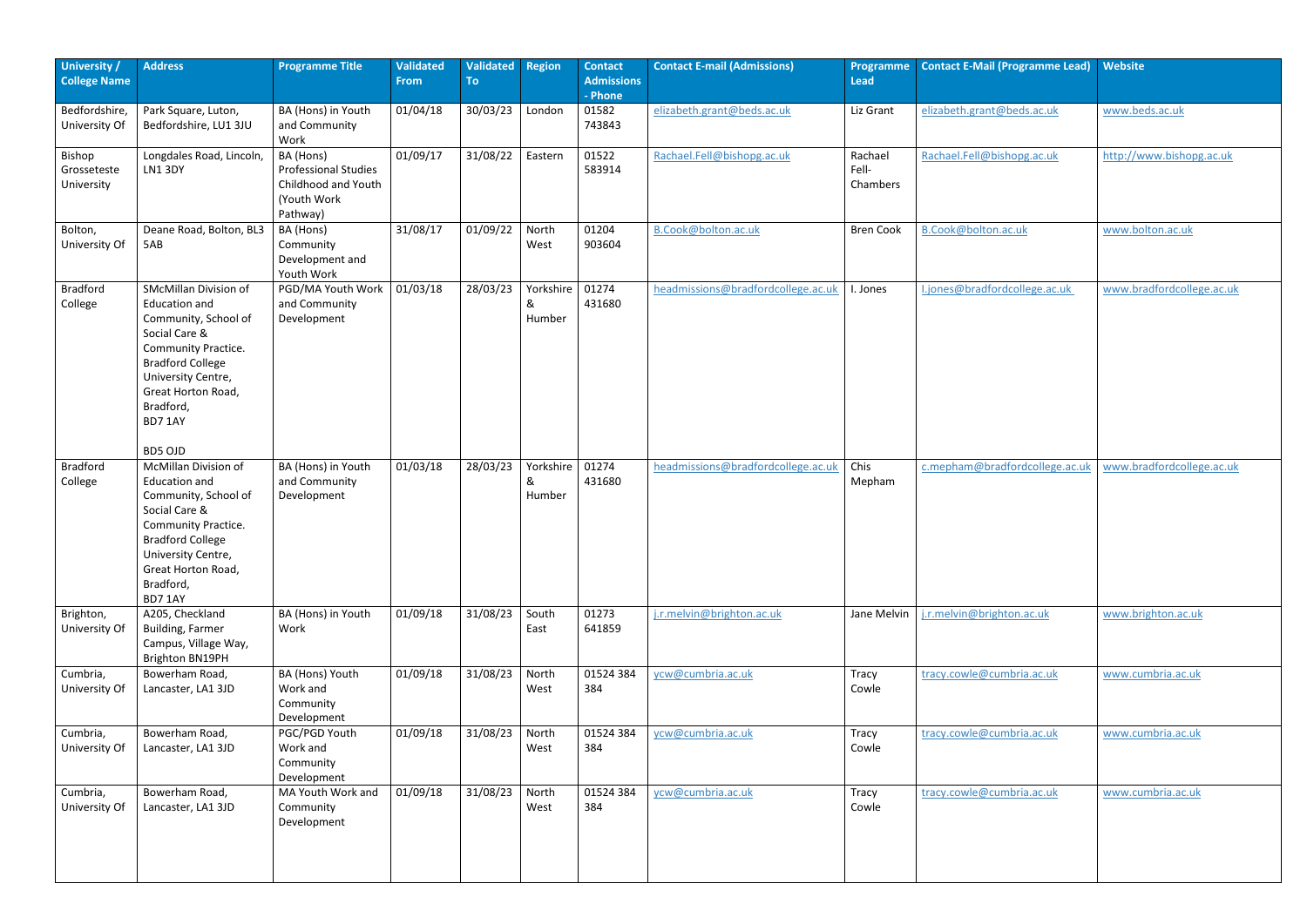| De Montfort<br>University,<br>Leicester           | Faculty of Health and<br>Life Sciences, Hawthorn<br>Building, The Gateway,<br>Leicester, LE1 9BH                                       | BA (Hons) Youth<br>Work and<br>Community<br>Development                                     | 01/09/18            | 31/08/23 | East<br>Midlands         | 0116 257<br>7700                     | hls@dmu.ac.uk                      | Chris<br>Herriot             | cherriot@dmu.ac.uk              | www.dmu.ac.uk                    |
|---------------------------------------------------|----------------------------------------------------------------------------------------------------------------------------------------|---------------------------------------------------------------------------------------------|---------------------|----------|--------------------------|--------------------------------------|------------------------------------|------------------------------|---------------------------------|----------------------------------|
| De Montfort<br>University,<br>Leicester           | Faculty of Health and<br>Life Sciences, Hawthorn<br>Building, The Gateway,<br>Leicester, LE1 9BH                                       | Pg. Dip / MA Youth<br>and Community<br>Work Development<br>(Distance Learning)              | 01/09/15            | 31/08/25 | East<br>Midlands         | 0116 257<br>7700                     | hls@dmu.ac.uk                      | Dr Jagdish<br>Chouhan        | jchouhan@dmu.ac.uk              | www.dmu.ac.uk                    |
| De Montfort<br>University,<br>Leicester           | Faculty of Health and<br>Life Sciences, Hawthorn<br>Building, The Gateway,<br>Leicester, LE1 9BH                                       | Pg. Dip / MA Health<br>& Community<br>Development<br>(Distance Learning)                    | 01/09/15            | 31/08/25 | East<br>Midlands         | 0116 257<br>7700                     | hls@dmu.ac.uk                      | Dr Jagdish<br>Chouhan        | jchouhan@dmu.ac.uk              | www.dmu.ac.uk                    |
| Derby,<br>University Of                           | College of Health and<br>Social Care,<br>Social and Community<br>Studies, Britannia Mill,<br>Mackworth Road, Derby.<br><b>DE22 3BL</b> | BA (Hons) Youth<br>Work and<br>Community<br>Development (with<br>pathways)                  | 01/04/18            | 30/03/23 | East<br>Midlands         | 01332<br>594084                      | S.Barley-McMullen@Derby.ac.uk      | Sarah<br>Barley-<br>McMullen | S.Barley-McMullen@Derby.ac.uk   | www.derby.ac.uk                  |
| East London,<br>University Of                     | School of Education,<br>Stratford Campus,<br>Romford Road,<br>Stratford,<br>London, E15 4LZ                                            | PG in Youth and<br><b>Community Work</b>                                                    | 01/09/14            | 31/08/24 | London                   | 0208 223<br>6345                     | P.Adams@uel.ac.uk                  | Paul Adams                   | P.Adams@uel.ac.uk               | www.uel.ac.uk                    |
| East London,<br>University Of                     | Water Ln, London,<br>England E15 4JE, United<br>Kingdom                                                                                | BA (Hons) Youth<br>Work                                                                     | 01/04/20            | 01/04/25 | London                   | 020 8223<br>3000                     | ilona.buchroth@sunderland.ac.uk    | Ilona<br>Buchroth            | ilona.buchroth@sunderland.ac.uk | https://www.uel.ac.uk            |
| Goldsmiths<br>College,<br>University of<br>London | PACE Community and<br>Youth Work,<br>New Cross, London,<br><b>SE14 6NW</b>                                                             | BA (Hons) Applied<br>Social Science,<br>Community<br>Development &<br>Youth Work            | 01/09/17            | 31/08/22 | London                   | 0207 919<br>7844                     | d.woodger@gold.ac.uk               | David<br>Woodger             | d.woodger@gold.ac.uk            | www.gold.ac.uk                   |
| Goldsmiths<br>College,<br>University of<br>London | PACE Community and<br>Youth Work,<br>New Cross, London,<br><b>SE14 6NW</b>                                                             | PG Diploma/MA<br>Applied<br>Anthropology and<br>Community and<br>Youth Work                 | 01/09/17            | 31/08/22 | London                   | 0207 919<br>7844                     | k.shukra@gold.ac.uk                | Kalbir<br>Shukra             | k.shukra@gold.ac.uk             | www.gold.ac.uk                   |
| Huddersfield,<br>University Of                    | School of Education and<br>Professional<br>Development,<br>Queensgate,<br>Huddersfield, HD1 3DH                                        | BA (Hons) Youth and<br><b>Community Work</b>                                                | 01/09/16            | 31/08/21 | Yorkshire<br>&<br>Humber | 01484<br>422288<br>(Enquiry<br>Line) | sepd@hud.ac.uk                     | Dr Martin<br>Purcell         | m.purcell@hud.ac.uk             | www.hud.ac.uk                    |
| Institute for<br>Children<br>Youth &<br>Mission   | Trinity Business Centre,<br>Stonehill Green,<br>Swindon, SN5 7DG                                                                       | Pg. Dip/MA in Youth<br>and Community<br>Work                                                | 01/09/2020 31/08/25 |          | Eastern                  | 01793 418<br>336                     | admin@centreforyouthministry.ac.uk | Sally Nash                   | Snash@stjohns-nottm.ac.uk       | www.centreforyouthministry.ac.uk |
| Institute for<br>Children<br>Youth &<br>Mission   | Midlands CYM, St John's<br>School of Mission,<br>Chilwell Lane, Bramcote,<br>Nottingham, NG9 3DS                                       | BA (Hons) Youth<br>Work, Communities<br>and Practical<br><b>Theology (Midlands</b><br>only) | 01/09/2020 31/08/25 |          | Eastern                  | 01793 418<br>336                     | admin@centreforyouthministry.ac.uk | Sally Nash                   | Snash@stjohns-nottm.ac.uk       | www.centreforyouthministry.ac.uk |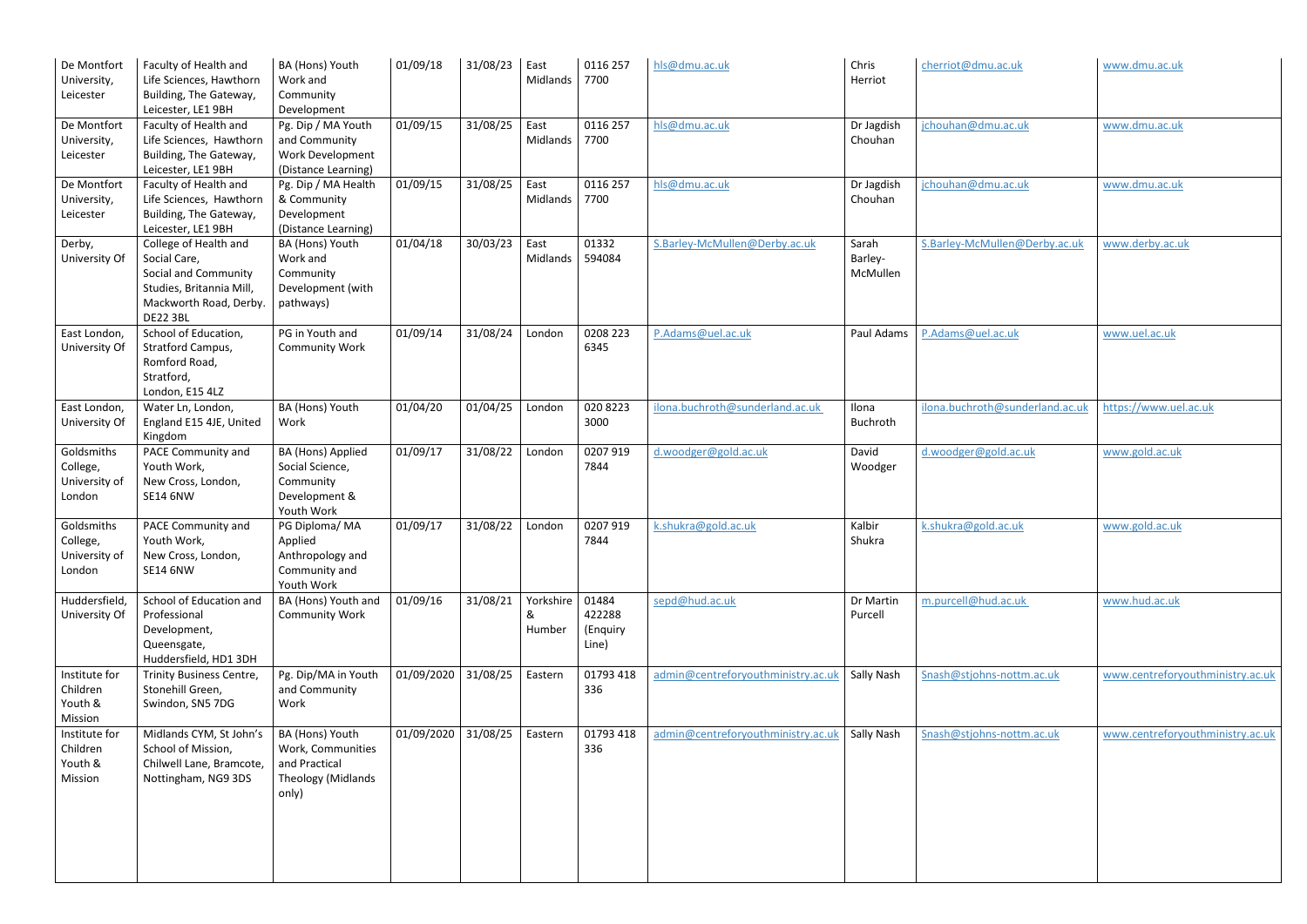| Leeds Beckett<br>University<br>(previously<br>Leeds<br>Metropolitan<br>University) | Faculty of Health and<br>Environment, Civic<br>Quarter, Calverley<br>Street,<br>Leeds, LS1 3HE         | BA (Hons) Youth<br>Work and<br>Community<br>Development        | 01/03/18 | 28/02/23        | &<br>Humber              | Yorkshire   0113 812<br>3113<br>(Enquiries)                                                 | a.s.smith@leedsbeckett.ac.uk    | Alan Smith                              | a.s.smith@leedsbeckett.ac.uk                                  | www.leedsbeckett.ac.uk        |
|------------------------------------------------------------------------------------|--------------------------------------------------------------------------------------------------------|----------------------------------------------------------------|----------|-----------------|--------------------------|---------------------------------------------------------------------------------------------|---------------------------------|-----------------------------------------|---------------------------------------------------------------|-------------------------------|
| Leeds Beckett<br>University<br>(previously<br>Leeds<br>Metropolitan<br>University) | Faculty of Health and<br>Environment, Civic<br>Quarter, Calverley<br>Street,<br>Leeds, LS1 3HE         | PG Dip in Youth<br>Work and<br>Community<br>Development        | 01/03/18 | 28/02/23        | Yorkshire<br>&<br>Humber | 0113812<br>3113<br>(Enquiries)                                                              | a.s.smith@leedsbeckett.ac.uk    | Alan Smith                              | a.s.smith@leedsbeckett.ac.uk                                  | www.leedsbeckett.ac.uk        |
| Liverpool<br>Hope<br>University                                                    | Department of Social<br>Work, Care and Justice,<br>Liverpool Hope<br>University, Hope Park,<br>L16 9JD | MA Youth and<br><b>Community Studies</b>                       | 01/09/14 | 31/08/24        | North<br>West            | 0151 291<br>3000                                                                            | enquiry@hope.ac.uk              | Tracy<br>Ramsey                         | ramseyt@hope.ac.uk                                            | www.hope.ac.uk                |
| London<br>Metropolitan<br>University                                               | 166-220 Holloway Road,<br>London, N7 8DB                                                               | MA/PG Dip Youth &<br><b>Community Work</b>                     | 20/04/20 | 20/04/25        | London                   | 020 7423<br>0000                                                                            | a.woods1@londonmet.ac.uk        | Áine<br>Woods                           | a.woods1@londonmet.ac.uk                                      | https://www.londonmet.ac.uk   |
| Moorlands<br>College,<br>Dorset                                                    | Sopley,<br>Christchurch, BH23 7AT                                                                      | BA (Hons) in Applied<br>Theology (Youth and<br>Community Work) | 01/12/14 | 30/11/24        | South<br>West            | 01425<br>674500                                                                             | admissions@moorlands.ac.uk      | Andy Du<br>Feu                          | andy.dufeu@moorlands.ac.uk                                    | www.moorlands.ac.uk           |
| Nazarene<br>Theological<br>College                                                 | Dene Road, Didsbury,<br>Manchester, M20 2GU                                                            | BA (Hons) in<br>Theology (Youth and<br>Community)              | 01/09/16 | 31/08/21        | North<br>West            | 0161 438<br>3063<br>(general)<br>or 0161<br>438 1926<br>ext.<br>1917<br>(Louise<br>Kenyon). | enquiries@nazarene.ac.uk        | Louise<br>Kenyon                        | Ikenyon@nazarene.ac.uk                                        | www.nazarene.ac.uk            |
| Newman<br>University                                                               | Genners Lane, Bartley<br>Green, Birmingham, B32<br>2NT                                                 | BA (Hons) Youth and $\vert$ 01/12/14<br><b>Community Work</b>  |          | 30/11/24   West | Midlands   1181          | (0)121 476                                                                                  | admissions@newman.ac.uk         | Paulette<br>Sawyers<br>Mike<br>Gilsenan | P.Sawyers@staff.newman.ac.uk<br>M.Gilsenan@staff.newman.ac.uk | www.newman.ac.uk              |
| Northampton,<br>University of                                                      | Waterside Campus,<br>University Drive,<br>Northampton, NN1 5PH                                         | MA Youth and<br>Community<br>Leadership                        | 14/05/20 | 14/05/25        | London                   | 01604<br>735500                                                                             | Jodie.Low@northampton.ac.uk     | Jodie Low                               | Jodie.Low@northampton.ac.uk                                   | https://www.londonmet.ac.uk   |
| Ruskin<br>College                                                                  | Dunstan Road,<br>Headington, Oxford, OX3<br>9BX                                                        | BA (Hons) in<br>Community<br>Development and<br>Youth Work     | 01/09/16 | 31/08/21        | South<br>East            | 01865 759<br>613<br>(Baljeet<br>Gill)                                                       | bgill@ruskin.ac.uk              | <b>Baljeet</b><br>Singh Gill            | bgill@ruskin.ac.uk                                            | www.ruskin.ac.uk              |
| Sunderland,<br>University Of                                                       | Faculty of Education and<br>Society, Priestman<br>Building, Green Terrace,<br>Sunderland, SR1 3PZ      | BA (Hons) Youth and<br><b>Community Work</b><br>Studies        | 01/12/17 | 30/11/22        | North<br>East            | 0191 515<br>2225 (Ilona<br>Buchroth)                                                        | ilona.buchroth@sunderland.ac.uk | Ilona<br>Buchroth                       | ilona.buchroth@sunderland.ac.uk                               | www.sunderland.ac.uk          |
| Sunderland,<br>University of                                                       | Edinburgh Building, City<br>Campus, Chester Road,<br>Sunderland, SR1 3SD                               | MA Childhood and<br>Youth Studies (Youth<br>Work)              | 01/07/20 | 01/07/25        | North<br>East            | 0191 515<br>2000                                                                            | Liz. Woolley@sunderland.ac.uk   | Liz Woolley                             | Liz. Woolley@sunderland.ac.uk                                 | https://www.sunderland.ac.uk/ |
| University<br>Plymouth St                                                          | Derriford Road,<br>Plymouth, Devon, PL6<br>8BH                                                         | PG in Youth and<br><b>Community Work</b>                       | 01/09/14 | 31/08/24        | South<br>West            | 01752 636<br>700 ext<br>5234                                                                | scooper@marjon.ac.uk            | Sue Cooper                              | scooper@marjon.ac.uk                                          | www.marjon.ac.uk              |